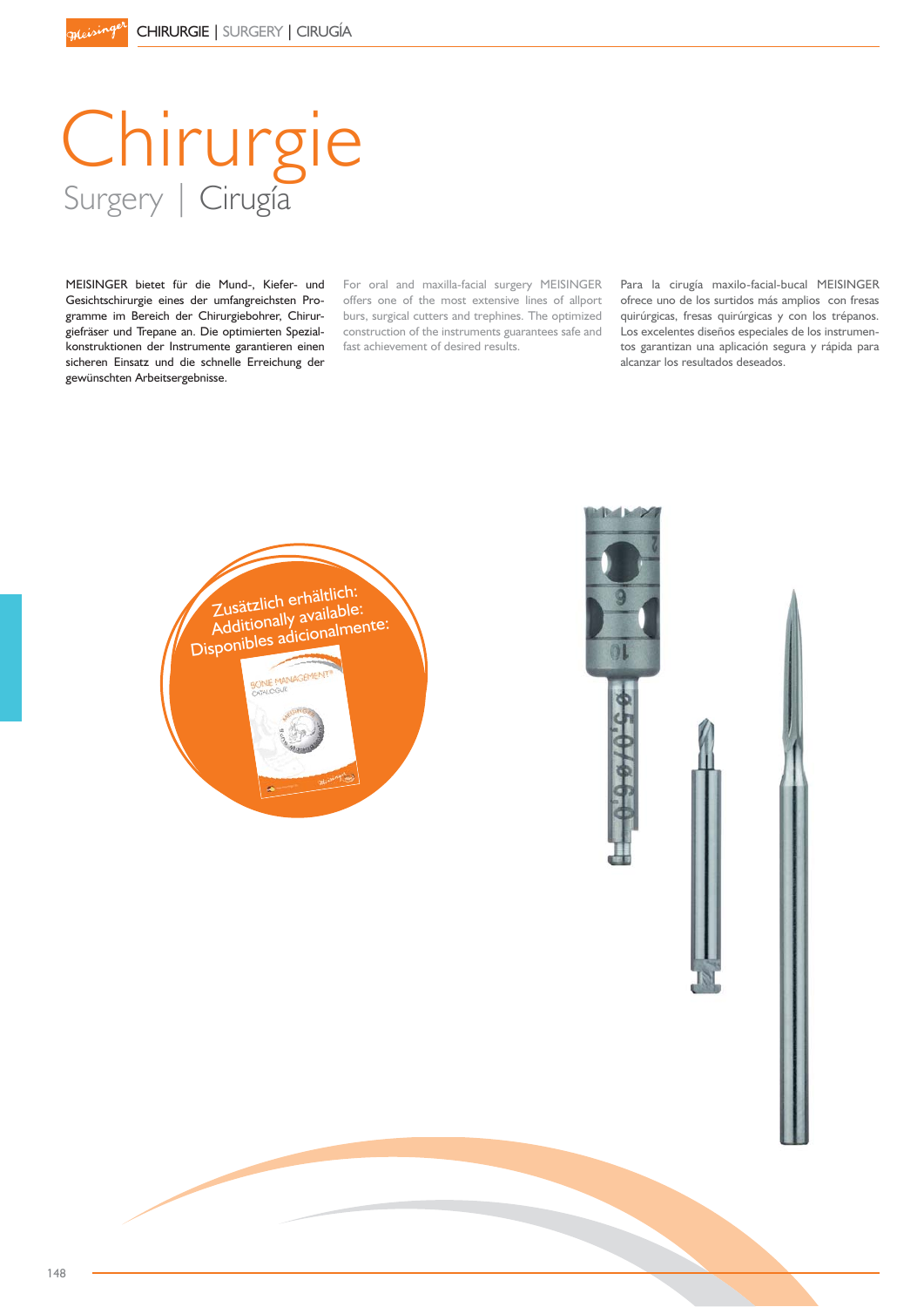| KIEFERKAMM-FORMER<br>RIDGE CONTOURING BUR                                 |         | HALS-, NASEN-, OHREN-CHIRURGIE<br>EAR, NOSE, THROAT SURGERY |     |
|---------------------------------------------------------------------------|---------|-------------------------------------------------------------|-----|
| <b>FORMADOR DE CRESTA</b>                                                 | 150     | OTORRINOLARINGOLOGÍA                                        | 162 |
|                                                                           |         |                                                             |     |
| CHIRURGIEFRÄSER AUS HARTMETALL                                            |         | Diamantinstrumente                                          |     |
| TUNGSTEN CARBIDE SURGICAL CUTTERS                                         |         | Diamond Instruments                                         |     |
| FRESAS QUIRÚRGICAS DE<br>CARBURO TUNGSTENO                                | 150-152 | Instrumentos de diamante                                    | 162 |
|                                                                           |         |                                                             |     |
| CHIRURGIE-KUGELFRÄSER AUS HARTMETALL                                      |         | Stahlinstrumente, rostfrei                                  |     |
| TUNGSTEN CARBIDE SURGICAL ROUND DRILLS                                    |         | <b>Stainless Steel Instruments</b>                          |     |
| FRESA QUIRÚRGICASESFÉRICA, CARBURO TUNGSTENO 153                          |         | Instrumentos de acero inox. RF                              | 162 |
|                                                                           |         |                                                             |     |
| CHIRURGIEFRÄSER AUS STAHL                                                 |         | Hartmetallinstrumente                                       |     |
| STEEL SURGICAL CUTTERS<br>FRESAS QUIRÚRGICAS DE ACERO                     |         | Tungsten Carbide Instruments                                |     |
|                                                                           | 154     | Instrumentos de carburo tungsteno                           | 162 |
| CHIRURGIE-KUGELFRÄSER AUS ROSTFREIEM STAHL                                |         |                                                             |     |
| STAINLESS STEEL SURGICAL ROUND DRILL                                      |         | INNENGEKÜHLTES INSTRUMENT<br>INTERNALLY COOLED INSTRUMENT   |     |
| FRESA QUIRÚRGICASESFÉRICA, ACERO INOXIDABLE                               | 155     | INSTRUMENTOS DE IRRIGACIÓN INTERNA                          | 163 |
| <b>DIAMANTIERTE CHIRURGIEINSTRUMENTE</b>                                  |         | SONSTIGES                                                   |     |
|                                                                           |         |                                                             |     |
| DIAMOND COATED SURGICAL INSTRUMENTS<br>INSTRUMENTAL QUIRÚRGICO DIAMANTADO | 155     | MISCELLANEOUS<br><b>OTROS</b>                               | 163 |
| <b>ROSTFREIE STAHLBOHRER</b>                                              |         |                                                             |     |
| STAINLESS STEEL BURS                                                      |         |                                                             |     |
| <b>FRESAS DE ACERO INOXIDABLE</b>                                         | 156     |                                                             |     |
| Vorkörner<br>Initial burs                                                 |         |                                                             |     |
| Fresas iniciales                                                          | 156     |                                                             |     |
| Spiralbohrer, rostfrei                                                    |         |                                                             |     |
| <b>Stainless Steel Twist Drills</b>                                       |         |                                                             |     |
| Taladros espirales, inoxidables                                           | 156     |                                                             |     |
| <b>PILOTBOHRER</b>                                                        |         |                                                             |     |
|                                                                           |         |                                                             |     |
| PILOT BURS<br><b>FRESAS PILOTO</b>                                        | 157     |                                                             |     |
| TREPANE                                                                   |         |                                                             |     |
| <b>TREPHINES</b>                                                          |         |                                                             |     |
| <b>TRÉPANOS</b>                                                           | 158-160 |                                                             |     |
|                                                                           |         |                                                             |     |
| SCHLEIMHAUTSTANZEN                                                        |         |                                                             |     |
| TISSUE PUNCHES<br>PUNZONES DE MUCOSA                                      | 160     |                                                             |     |

Г

GINGIVA TRIMMERS **PULIDORES PARA GINGIVECTOMÍA** 161

۰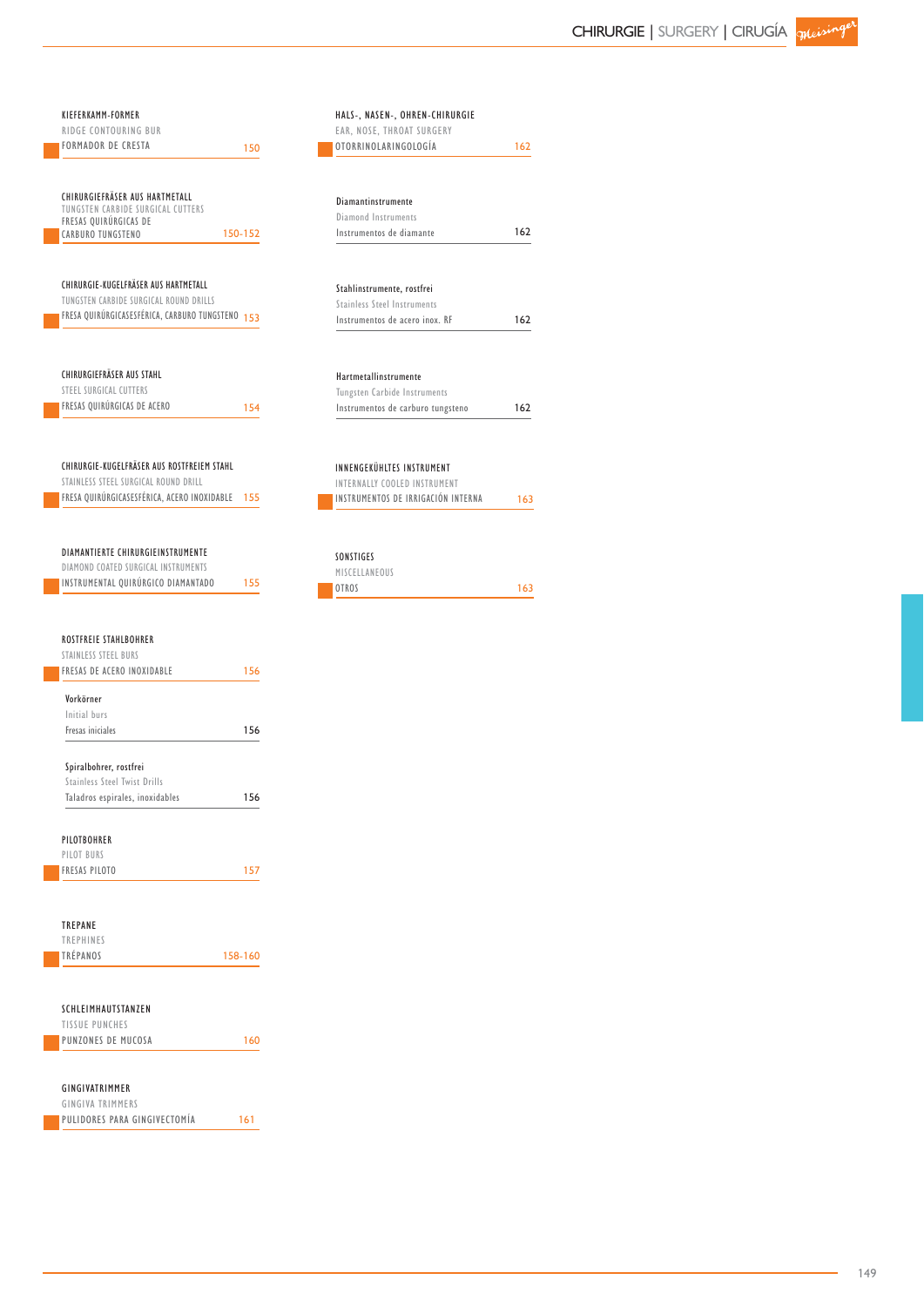## KIEFERKAMM-FORMER | RIDGE CONTOURING BUR | FORMADOR DE CRESTA

Nach Zahnextraktion oder längerer Zahnlosigkeit, können sich am Kieferknochen unerwünschte Unebenheiten, raue Oberflächen oder scharfe Kanten ausbilden. In diesem Fall bietet der MEISINGER Kieferkamm-Former die Möglichkeit der chirurgischen Konturierung und Modifizierung des Alveolarknochens. Dabei wird der Knochen optimal auf die Implantatinsertion oder die Versorgung mit einer Totalprothese vorbereitet.

After tooth extraction or a longer period of edentulism, unwanted unevenness, rough surfaces or sharp edges may develop on the jawbone. In this case, the MEISINGER Ridge Contouring Bur offers the possibility of surgical contouring and modification of the alveolar ridge to smooth the bone. So, the alveolar ridge is prepared optimally for implant insertion or denture restoration.

Tras la extracción de piezas o permanecer sin ellas mucho tiempo, pueden formarse irregularidades en el hueso, superficies ásperas o cantos afilados. edges may develop on the jawbone. En este caso, el formador de cresta MEISINGER ofrece la posibilidad de moldear y modificar quirúrgicamente el hueso alveolar. Así se prepara el hueso de forma óptima para la inserción del implante o el tratamiento con una prótesis total.



# CHIRURGIEFRÄSER AUS HARTMETALL | TUNGSTEN CARBIDE SURGICAL CUTTERS |

### FRESAS QUIRÚRGICAS DE CARBURO TUNGSTENO

Die besonders schnittfreudige und effiziente Verzahnung dieser Instrumente sowie die gezielt ausgerichteten Drallwinkel ermöglichen ein breites Einsatzgebiet der Instrumente im Rahmen der oralen Kieferchirurgie.

- Schonende chirurgische Knochenbearbeitung (z.B. Wurzelspitzenresektionen, Freilegen und Zertrennen retinierter Zähne, Präparieren eines Knochendeckels sowie zur generellen Osteotomie in Knochensubstanz) • Zertrennung von Zahnhartsubstanz, insbesondere
- Zahnwurzeln • Axiales Eindringen in den Knochen möglich
- 
- (z.B. bei Wurzelspitzenresektion)<br>• Schnittfreudige Verzahnungen
- Bessere Sicht auf das Arbeitsfeld durch schlanken Hals
- Arbeitsteile mit reduziertem Durchmesser für schmale Osteotomien
- Sehr vibrationsarm aufgrund optimierter Rundlaufeigenschaften
- The special easy-cutting and efficient toothing of these instruments, as well as the particular twist angles, allows for a wide range of application of the instruments within the field of oral surgery.
- Conservative surgical bone treatment (i.e. apicoectomies, exposure and cutting of impacted teeth, preparation of a bone flap as well as general osteotomy in bone substance)
- Cutting of hard tooth substance, in particular tooth roots
- . Axial penetration of bone is possible
	- (z.B. in apicoectomies)
- Easy-cutting toothing<br>• Narrow neck offers better view of the field of work · Working parts with reduced diameter for narrow
- osteotomies • Extremely low vibration due to optimized smooth
- running properties
- El dentado de este instrumento, que facilita un corte eficiente, así como la orientación del ángulo de torsión, permiten una amplia variedad de uso de los instrumentos en el marco de la cirugía de mandíbula oral.
- · Cuidadoso tratamiento quirúrgico del hueso (p. ej. apicectomías, exposición y separación de dientes impactados, preparación de un colgajo óseo y osteotomía general en el hueso)
- Seccionamiento de la sustancia dura del diente,<br>especialmente las raíces
- Posibilidad de penetración axial en el hueso (p. ej. en la apicectomía)<br>• Dentado tipo sierra con alta eficacia de corte
- Mejor visibilidad del campo de trabajo gracias a su cuello estrecho
- Partes activas con diámetro reducido para osteotomías finas
- Nivel muy bajo de vibración gracias a una<br>concentricidad optimizada







Implantationsbohrer | Implant bur | Fresa para implante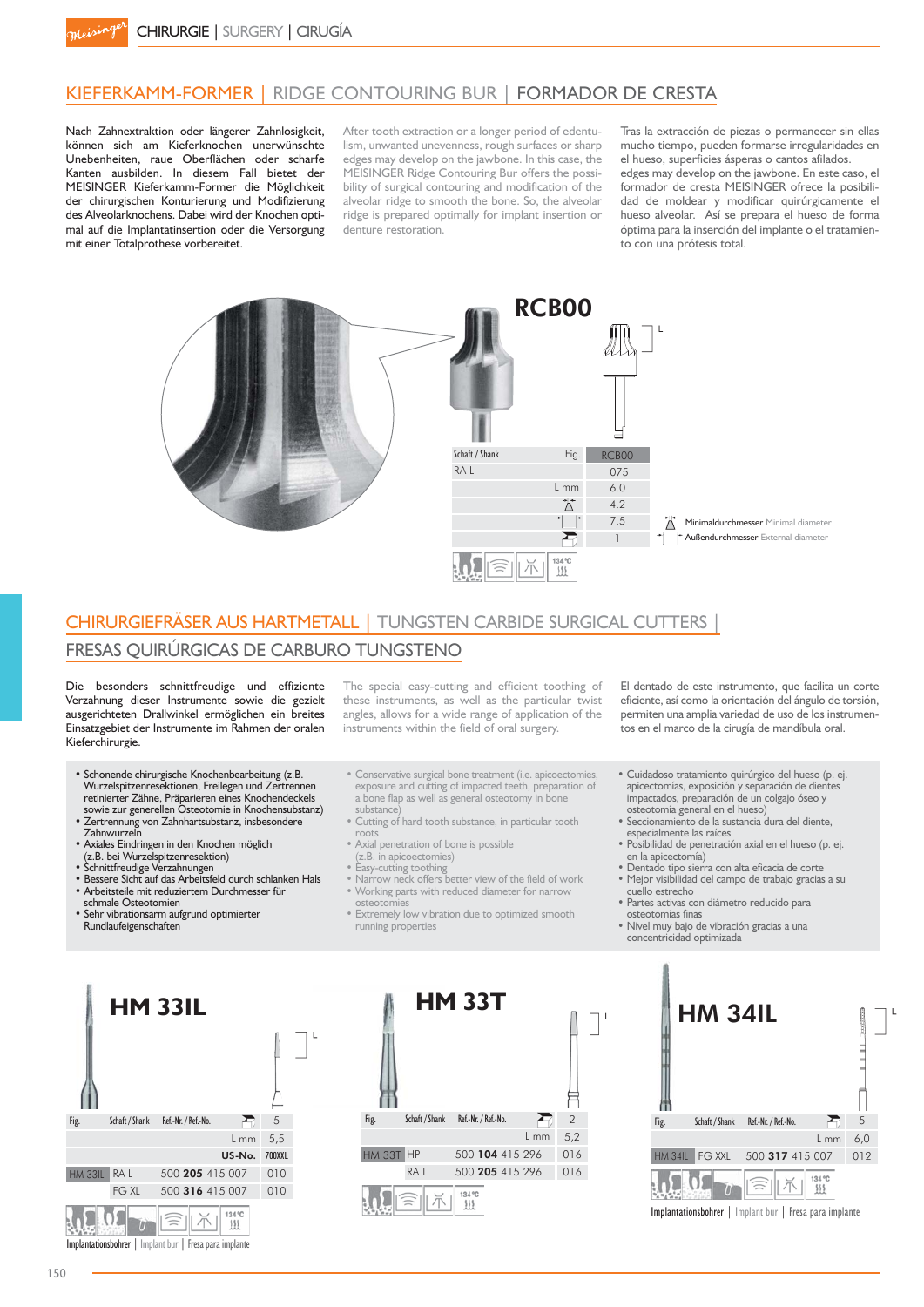



CHIRURGIE | SURGERY | CIRUGÍA *queisinge* 



HM 163A ŢΕ Fig. Schaft / Shank Ref.-Nr. / Ref.-No.  $\sum_{i=1}^{n}$ 2 . L mm 5,0 HM 163A HP 500 104 406 298 014 134 °C<br>111 Ж

FG 500 314 408 338 014

2 . L mm 8,0

 $\sum$ 

L mm 9,0

E

L mm 11,0

Ð

2

2

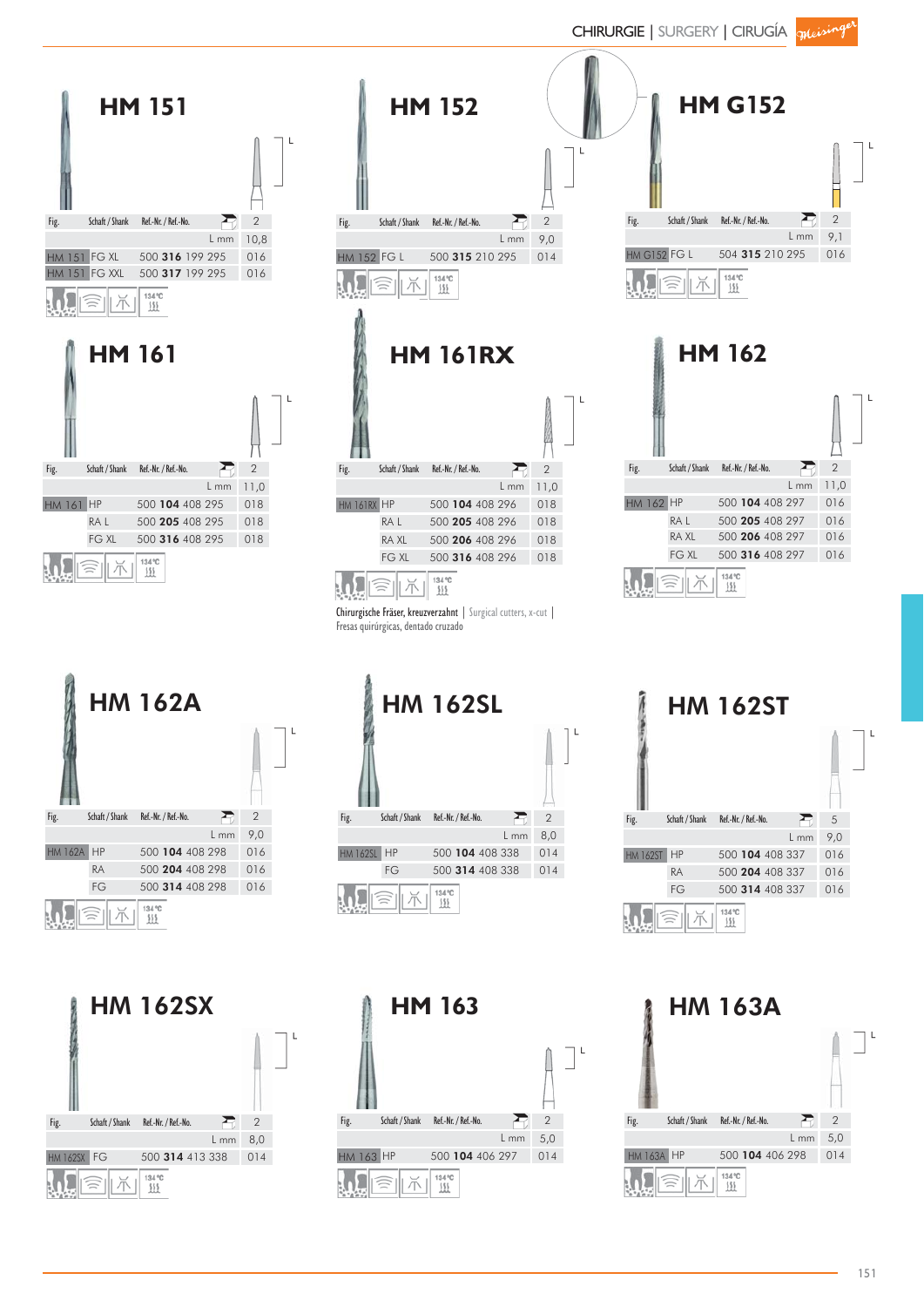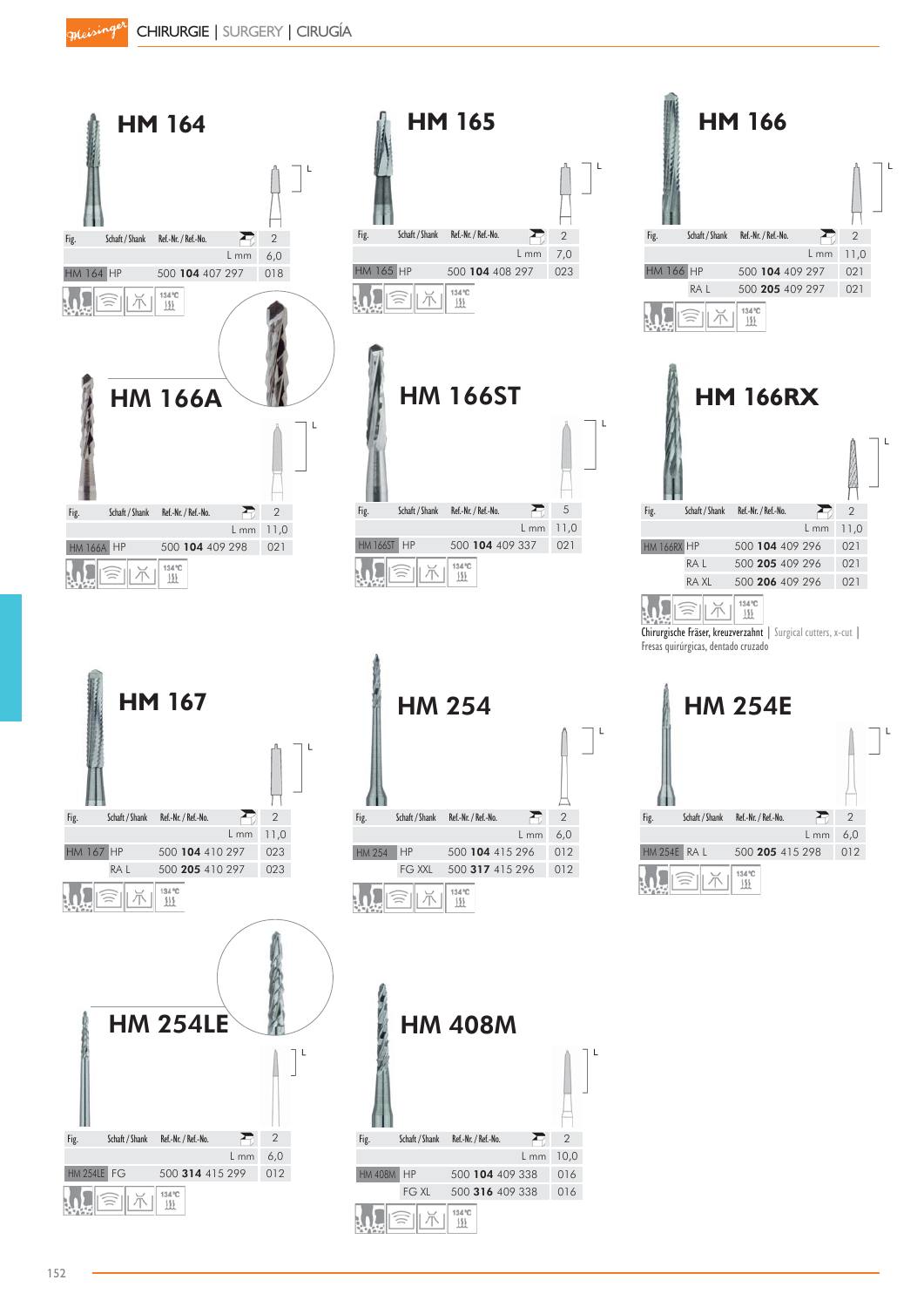# CHIRURGIE-KUGELFRÄSER AUS HARTMETALL | TUNGSTEN CARBIDE SURGICAL ROUND DRILLS | FRESA QUIRÚRGICASESFÉRICA, CARBURO TUNGSTENO









Carburo, dentado transversal, 8-10 laminas



Hartmetall, querhiebverzahnt, 8-10 Schneiden | Tungsten carbide, cross cut, 8-10 blades | Hartmetall fein, 8-10 Schneiden | Tungsten carbide fine, 8-10 blades | Carburo fino, 8-10 laminas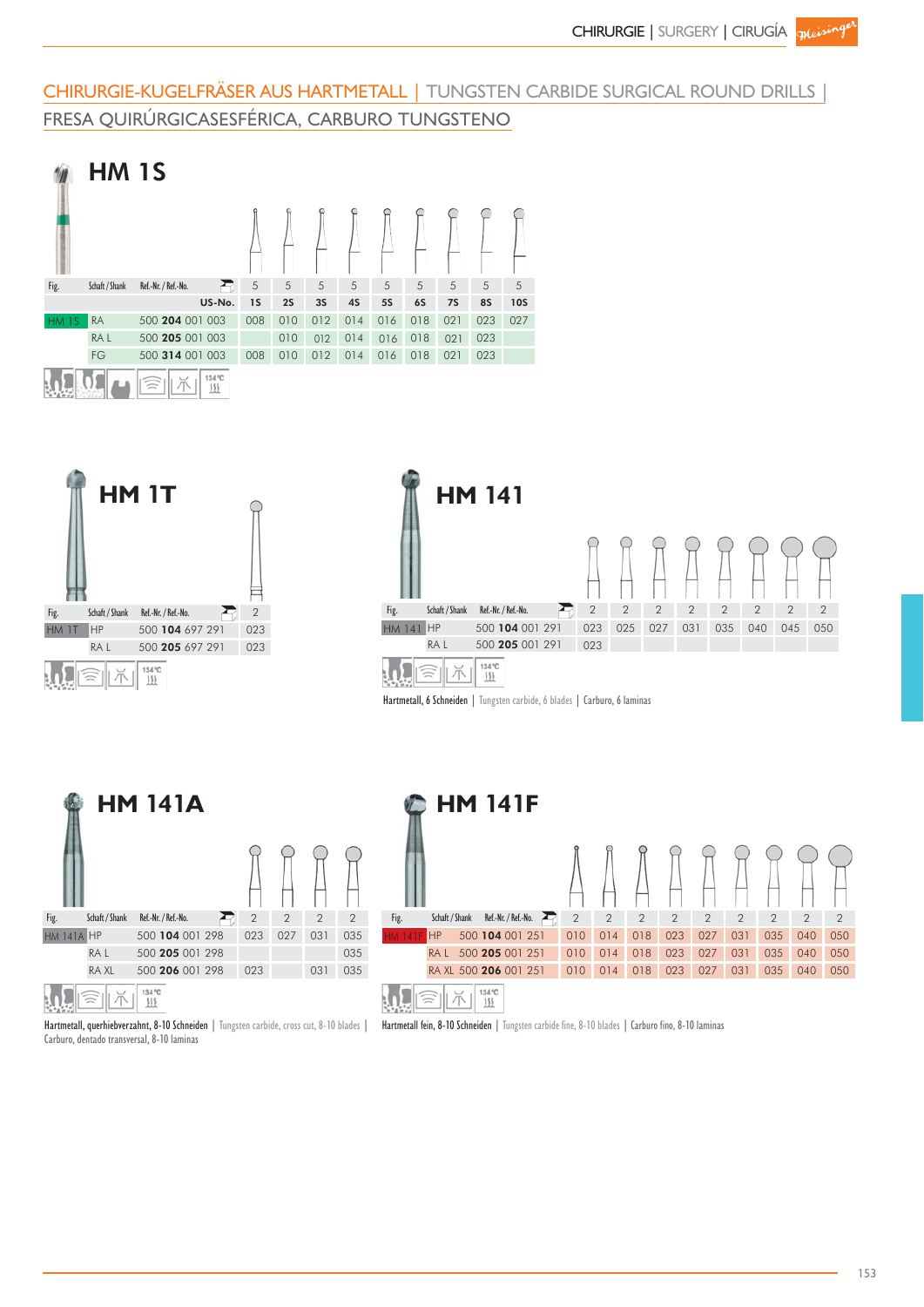# CHIRURGIEFRÄSER AUS STAHL | STEEL SURGICAL CUTTERS | FRESAS QUIRÚRGICAS DE ACERO



<sup>1</sup> Nur für RF. Für Instrumente aus Werkzeugstahl ist Vorbehandlung notwendig. Siehe hierzu Hinweise zur Aufbereitung.

<sup>1</sup> Only for RF. Pre-treatment is necessary for instruments made of tool steel. See the notes on preparation.

<sup>1</sup> Solo para RF Para los instrumentos de acero para herramientas, se precisa un tratamiento previo. Véanse las instrucciones de preparación.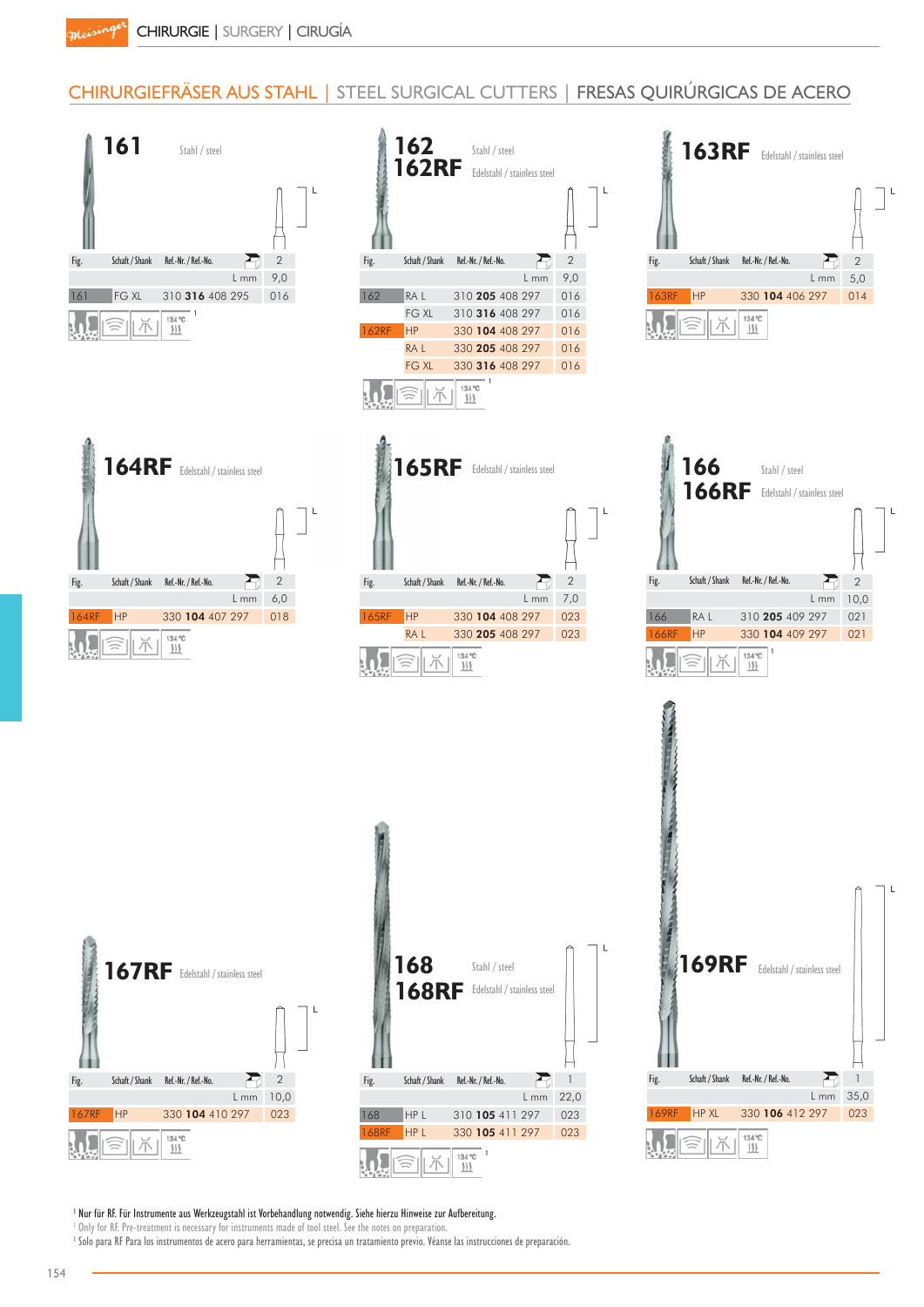# CHIRURGIE-KUGELFRÄSER AUS ROSTFREIEM STAHL | STAINLESS STEEL SURGICAL ROUND DRILL | FRESA QUIRÚRGICASESFÉRICA, ACERO INOXIDABLE

Grober Allport Fräser für weiche Strukturen | Coarse Allport bur for soft structures | Fresas Allport gruesas para estructuras blandas



# DIAMANTIERTE CHIRURGIEINSTRUMENTE | DIAMOND COATED SURGICAL INSTRUMENTS INSTRUMENTAL QUIRÚRGICO DIAMANTADO





Sinus Präparation | Sinus preparation | Preparacion del seno





\* im Saw Basic Kit 7150 enthalten \* contained in the Saw Basic Kit 7150 \* figuran en el Saw Basic Kit 7150 Osteotomie-Säge für Chirurgie | Osteotomy saw for surgery | Sierra de osteotomía para cirugía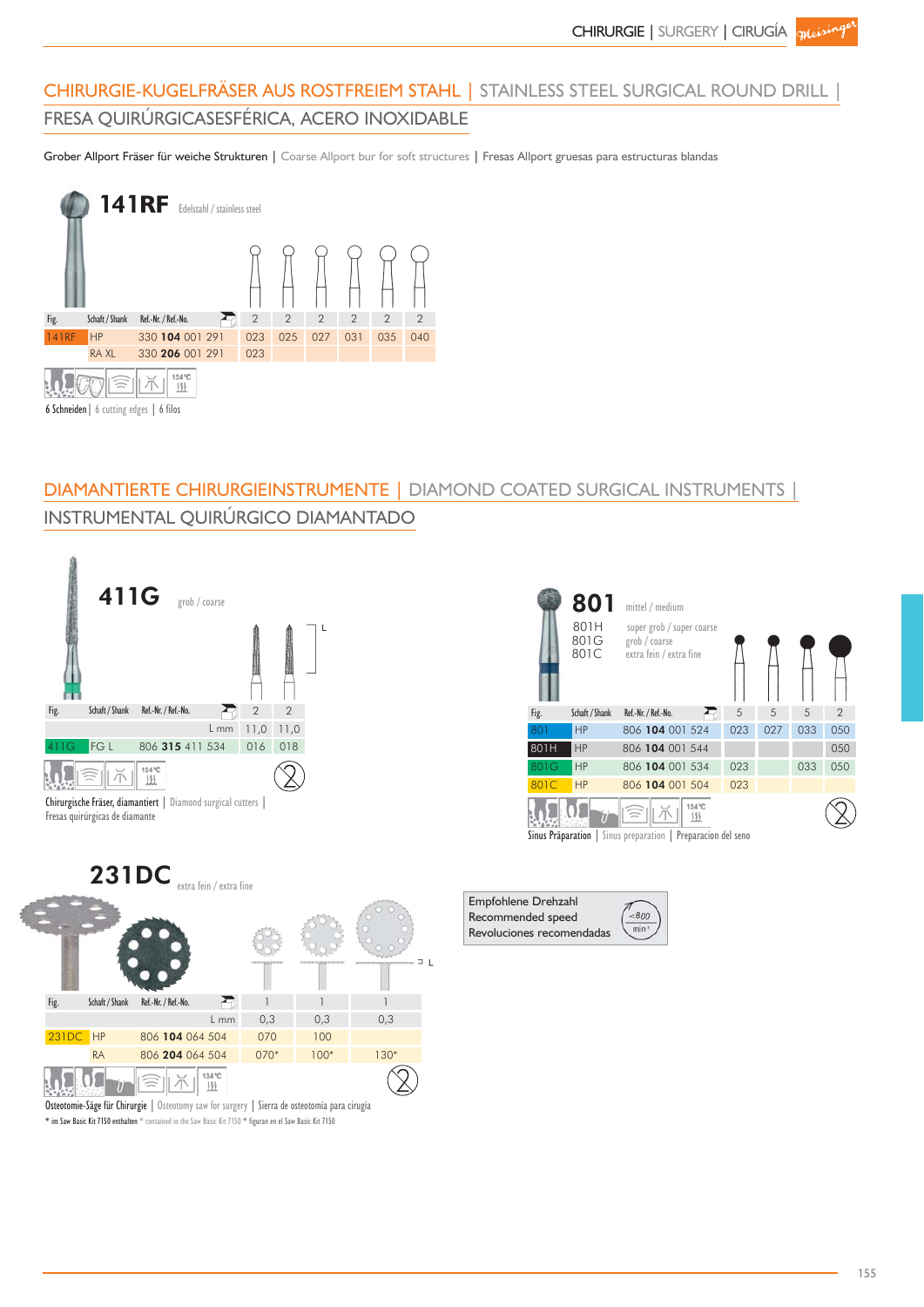# ROSTFREIE STAHLBOHRER | STAINLESS STEEL BURS | FRESAS DE ACERO INOXIDABLE

#### Vorkörner | Initial Burs | Fresas iniciales



Vorkörner, Stahl rostfrei | Initial bur, stainless steel | Fresa inicial, acero inoxidable



Vorkörner mit Stop, Stahl rostfrei | Initial bur with Stop, stainless steel | Fresa inicial con topel, acero inoxidable





Spiralbohrer, rostfrei | Stainless Steel Twist Drills | Taladros espirales, inoxidables





Stop for decorticating | Taladros espirales con tope para corticotomía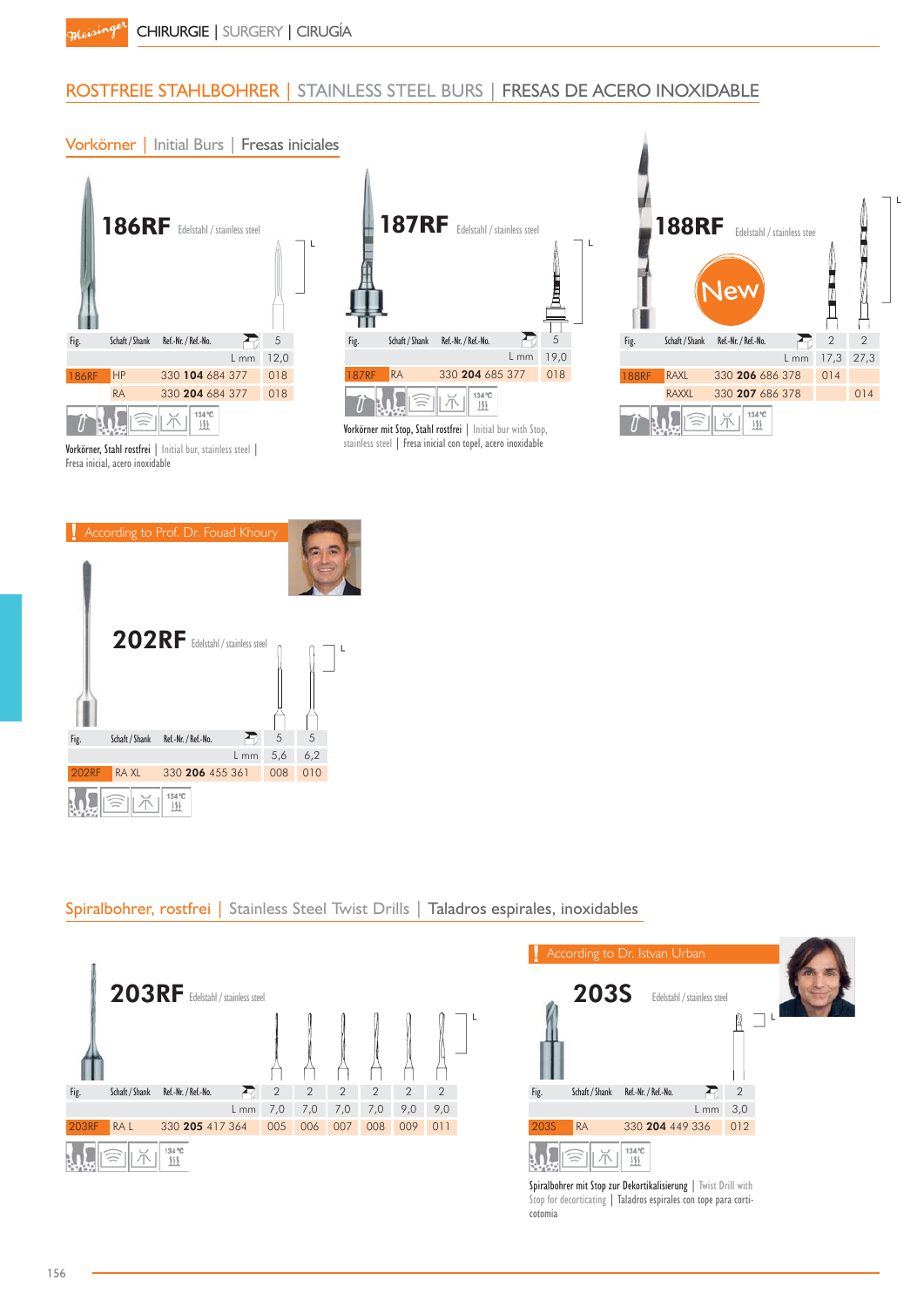# PILOTBOHRER | PILOT BURS | FRESAS PILOTO

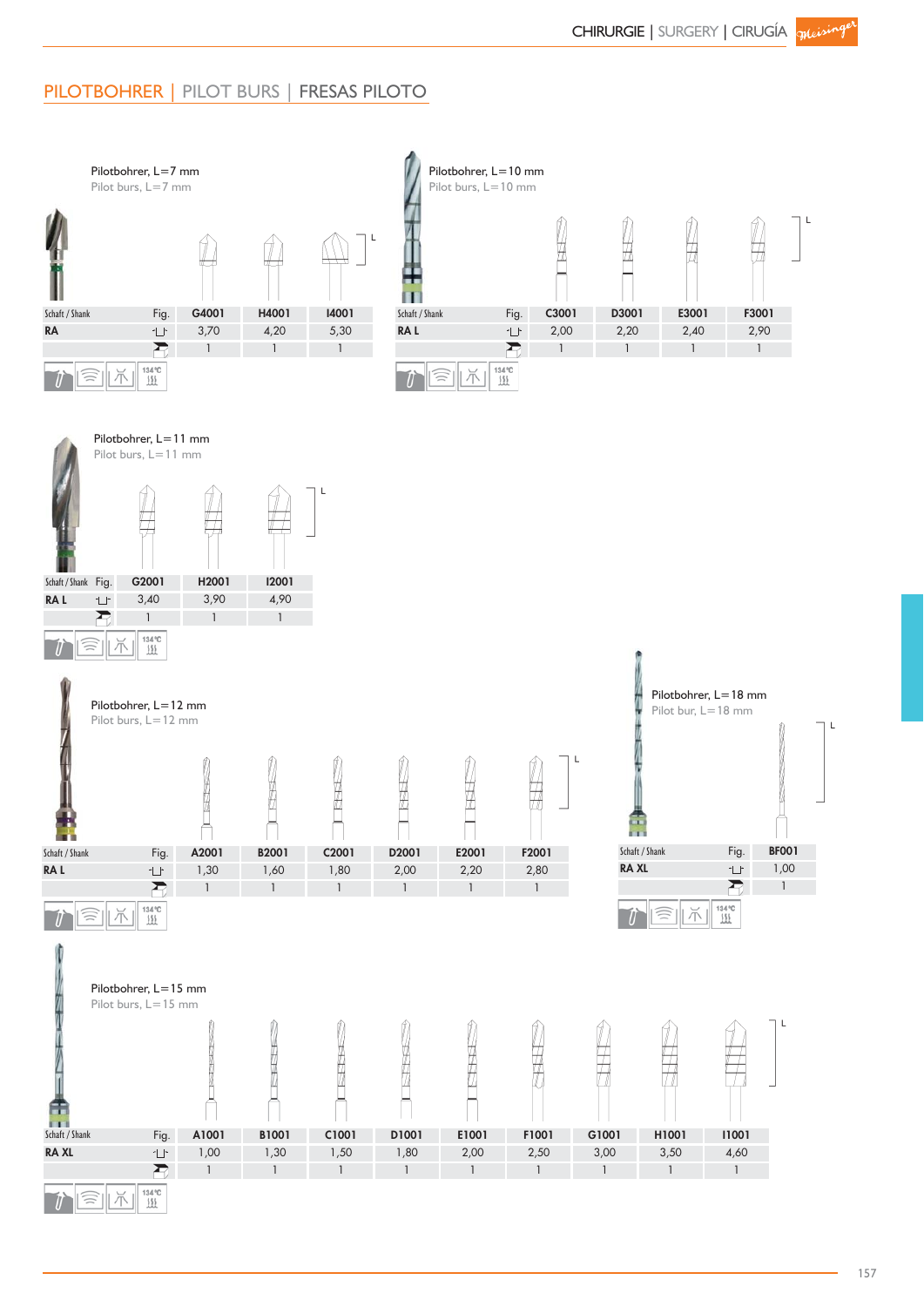# TREPANE | TREPHINES | TREPANOS

Beim Einsatz von Trepanen ist mit besonderer Sorgfalt vorzugehen. Insbesondere sollten die empfohlenen Drehzahlen nicht überschritten werden. Empfohlene Drehzahlen: 300 - 500 min-1

Special care should be exercised when using trephines. Specifically, the recommended speeds are not to be exceeded.

Recommended speeds: 300 - 500 rpm

Si se usan trépanos es preciso tener especial cuidado. En ningún caso deberán superarse las velocidades de giro recomendadas.

> According to \*Dr. Fouad Khoury

Velocidades de giro recomendadas: 300 - 500 min-1



Vorkörner Trepane| Initial bur trephines | Initial bur trephines



shank | Mango de trépano con refrigeración interna

|                | 229KH*                   |                              | <b>New</b>             | 229KH*       |                                                                               |               |              |              |  |  |  |
|----------------|--------------------------|------------------------------|------------------------|--------------|-------------------------------------------------------------------------------|---------------|--------------|--------------|--|--|--|
|                |                          |                              | ┶                      |              | $2 \, \text{mm}$<br>4 mm<br>6 mm<br>8 mm<br>$-10$ mm<br>$\pi$<br>$\mathbb{P}$ | $\mathcal{P}$ | P            | mm<br>ഘ      |  |  |  |
| Schaft / Shank | Fig.                     | <b>229KH</b>                 | Schaft / Shank         | Fig.         | <b>229KH</b>                                                                  | <b>229KH</b>  | <b>229KH</b> | <b>229KH</b> |  |  |  |
| <b>RA</b>      |                          | 000                          | unmontiert / unmounted |              | 021                                                                           | 025           | 029          | 033          |  |  |  |
|                | L mm                     | 20.5                         |                        | L mm         | 15,5                                                                          | 15,5          | 15,5         | 15,5         |  |  |  |
|                | $^{\dagger}$             | $\overline{\phantom{a}}$     |                        | $^{\dagger}$ | 3,1                                                                           | 3,5           | 3,9          | 4,3          |  |  |  |
|                | $\overline{\phantom{a}}$ | $\qquad \qquad \blacksquare$ |                        | $\vdash$     | 2,1                                                                           | 2,5           | 2,9          | 3,3          |  |  |  |
|                |                          |                              |                        |              |                                                                               |               |              |              |  |  |  |
|                |                          | 134 °C                       |                        |              | 134 °C<br>555                                                                 |               |              |              |  |  |  |

 $3.445$   $3.449$   $0$   $0$  $\frac{1}{2}$   $\frac{1}{2}$   $\frac{1}{2}$   $\frac{1}{2}$   $\frac{1}{2}$   $\frac{1}{2}$   $\frac{1}{2}$   $\frac{1}{2}$   $\frac{1}{2}$   $\frac{1}{2}$   $\frac{1}{2}$   $\frac{1}{2}$   $\frac{1}{2}$   $\frac{1}{2}$   $\frac{1}{2}$   $\frac{1}{2}$   $\frac{1}{2}$   $\frac{1}{2}$   $\frac{1}{2}$   $\frac{1}{2}$   $\frac{1}{2}$   $\frac{1}{2}$ 

Innengekühlte Trepan-Arbeitsteile|Internally cooled trepan work parts | Piezas de trabajo de trépano con refrigeración interna

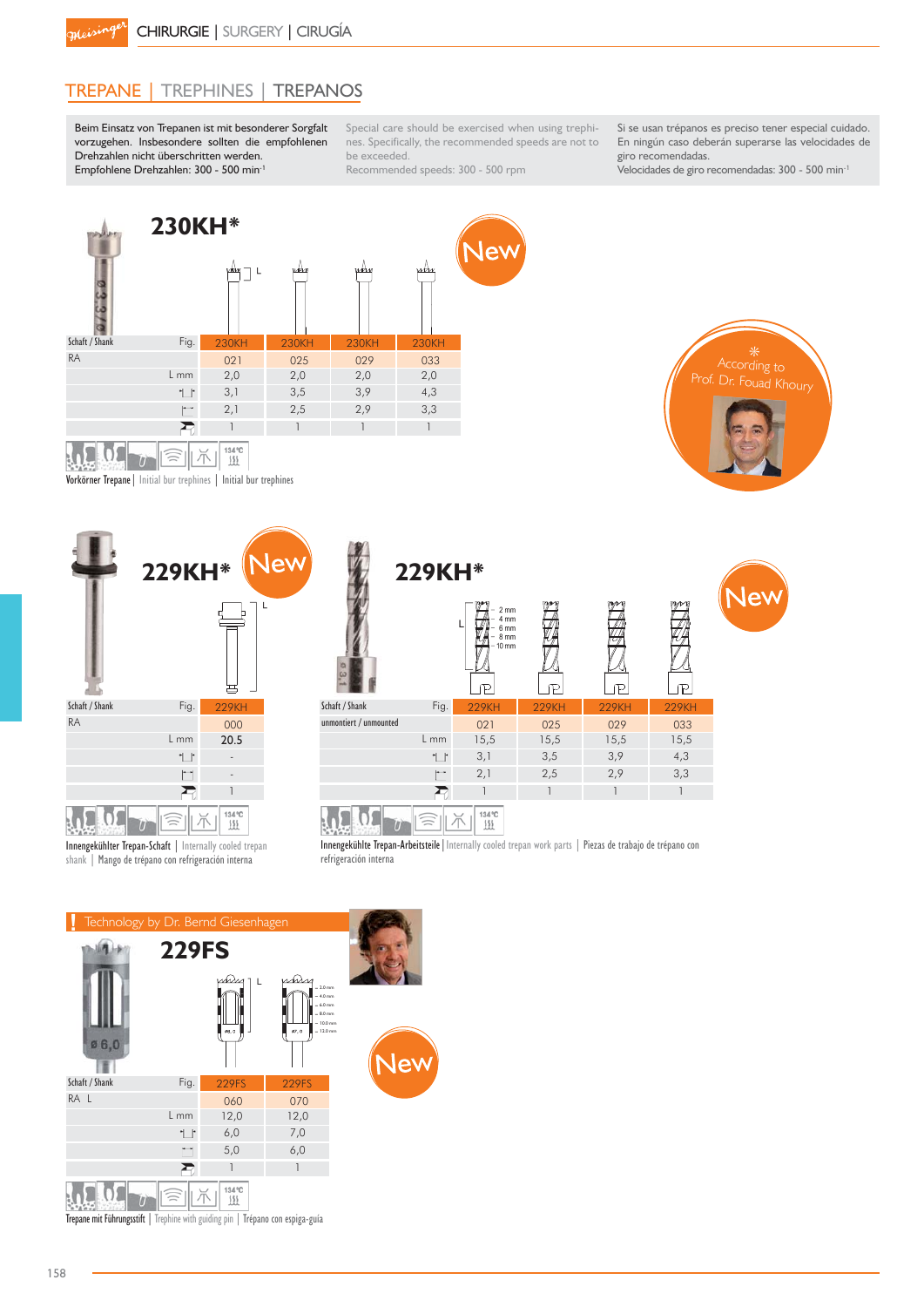| 0 <sub>l</sub> | 229            | Edelstahl / stainless steel | ⋇<br><b>MM</b><br>$2 \, \text{mm}$<br>4 mm<br>6 <sub>mm</sub><br>8 mm<br>- 10 mm | <b>WM</b> | иим  | <b>MMM</b><br>⊦∩⊦<br>. (T | $\mu$ | mm   | mm   |  |
|----------------|----------------|-----------------------------|----------------------------------------------------------------------------------|-----------|------|---------------------------|-------|------|------|--|
| Fig.           | Schaft / Shank | Ð<br>Ref.-Nr. / Ref.-No.    |                                                                                  |           |      |                           |       |      |      |  |
|                |                | L mm                        | 10,0                                                                             | 10,0      | 10,0 | 10,0                      | 10,0  | 10,0 | 10,0 |  |
|                |                | $\mathbb{L}^*$              | 3,00                                                                             | 3,50      | 4,00 | 4,50                      | 5,00  | 5,50 | 6,00 |  |
|                |                | $\overline{\phantom{a}}$    | 2,00                                                                             | 2,50      | 3,00 | 3,50                      | 4,00  | 4,50 | 5,00 |  |
| 229            | RA L           | 330 205 486 001             | 020                                                                              | 025       | 030  | 035                       | 040   | 045  | 050  |  |

|      |                |                     |                | mm   | $\mu$ | mmm  | mmm  | mmm  | mmm <sup>*</sup> | mmmm  |  |
|------|----------------|---------------------|----------------|------|-------|------|------|------|------------------|-------|--|
| Fig. | Schaft / Shank | Ref.-Nr. / Ref.-No. |                |      |       |      |      |      |                  |       |  |
|      |                |                     | L mm           | 10,0 | 10,0  | 10,0 | 10,0 | 10,0 | 10,0             | 10,0  |  |
|      |                |                     | $\mathbb{L}^*$ | 6,50 | 7,00  | 7,50 | 8,00 | 8,50 | 9,00             | 10,00 |  |
|      |                |                     | $\Box$         | 5,50 | 6,00  | 6,50 | 7,00 | 7,50 | 8,00             | 9,00  |  |
| 229  | <b>RAL</b>     | 330 205 486 001     |                | 055  | 060   | 065  | 070  | 075  | 080              | 090   |  |



**BRIDGE MAY** 

Nenngröße = Innendurchmesser | nominal size = internal diameter | tamaño nominal = diámetro interno

|      | مصدد           | <b>229L</b>         | Edelstahl / stainless steel |                                                                            |            |      |            |                      |      |      |      |      |      |                |  |
|------|----------------|---------------------|-----------------------------|----------------------------------------------------------------------------|------------|------|------------|----------------------|------|------|------|------|------|----------------|--|
|      | 儿<br>EП        |                     |                             | <b>WWW</b><br>10 O<br>6 mm<br>8 mm<br>10 mm<br>$12 \text{ mm}$<br>$-14$ mm | <b>WWW</b> | umn  | <b>VMM</b> | <i>umm</i><br>0<br>0 | mm   | mm   | mm   | mmm  | mmm  | <u>William</u> |  |
| Fig. | Schaft / Shank | Ref.-Nr. / Ref.-No. | Ð                           |                                                                            |            |      |            |                      |      |      |      |      |      |                |  |
|      |                |                     | $L$ mm                      | 14,0                                                                       | 14,0       | 14,0 | 14,0       | 14,0                 | 14,0 | 14,0 | 14,0 | 14,0 | 14,0 | 14,0           |  |
|      |                |                     | $\mathbb{L}^*$              | 4,00                                                                       | 4,50       | 5,00 | 5,50       | 6,00                 | 6,50 | 7,00 | 7,50 | 8,00 | 8,50 | 9,00           |  |
|      |                |                     | $\mathbf{r}$                | 3,00                                                                       | 3,50       | 4,00 | 4,50       | 5,00                 | 5,50 | 6,00 | 6,50 | 7,00 | 7,50 | 8,00           |  |
| 229L | <b>RAL</b>     | 330 205 555 001     |                             | 030                                                                        | 035        | 040  | 045        | 050                  | 055  | 060  | 065  | 070  | 075  | 080            |  |
|      | $\equiv$       | $\smile$            | 134 °C<br>逛                 |                                                                            |            |      |            |                      |      |      |      |      |      |                |  |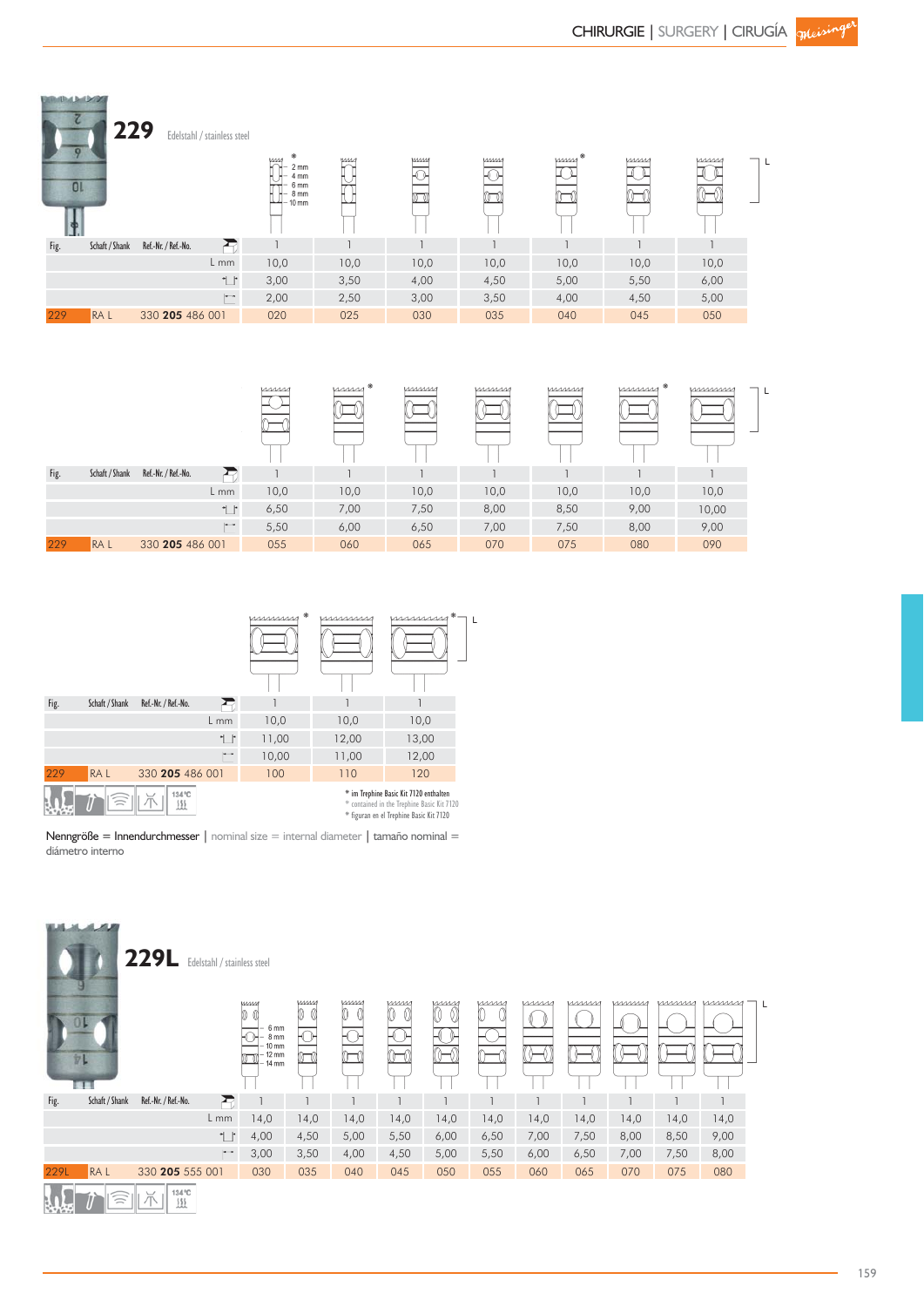





# SCHLEIMHAUTSTANZEN | TISSUE PUNCHES | PUNZONES DE MUCOSA

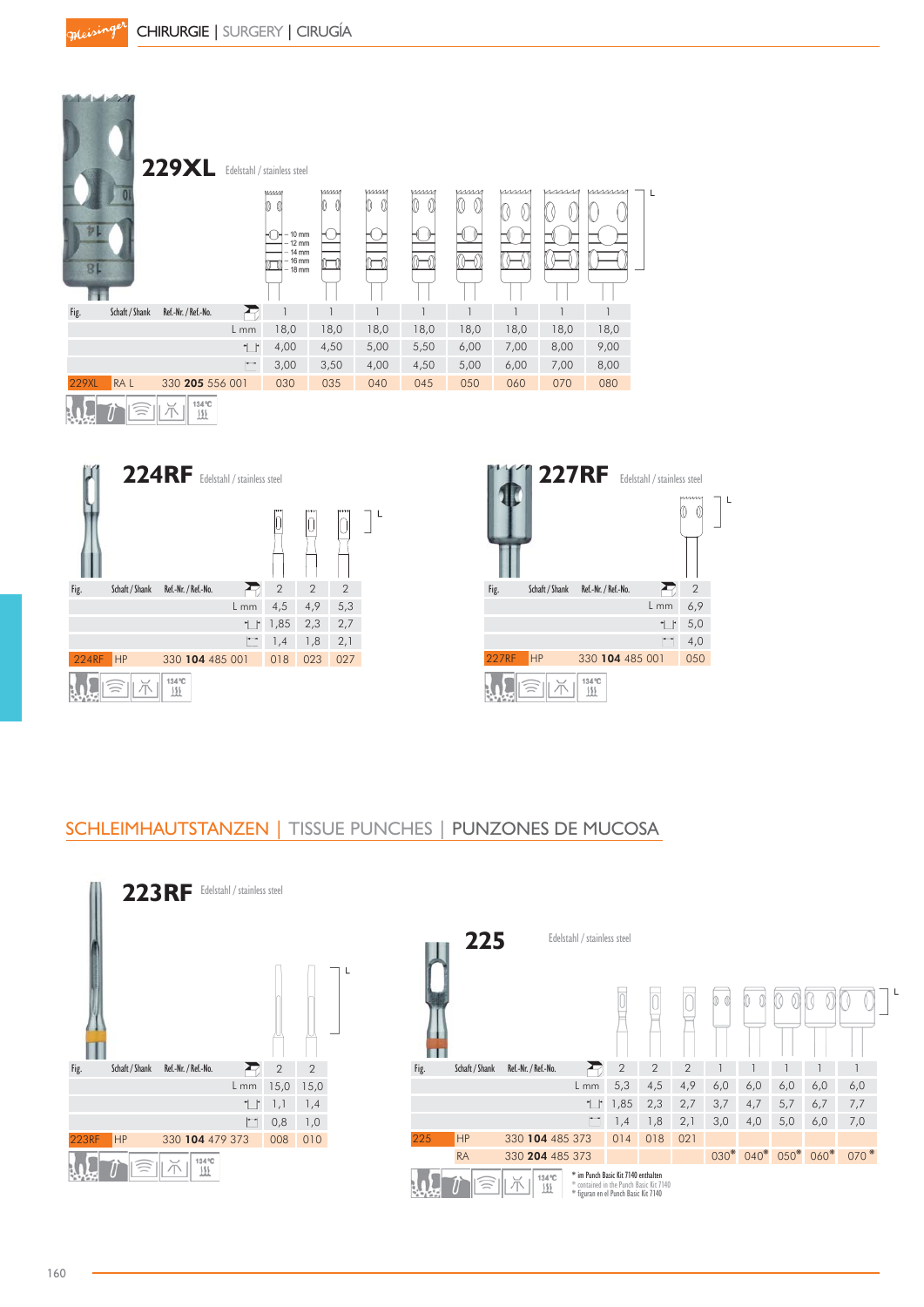## GINGIVATRIMMER | GINGIVA TRIMMERS | PULIDORES PARA GINGIVECTOMÍA



Die MEISINGER Gingivatrimmer dienen der Anwendung in der dentalen Schleimhautchirurgie. Sie wurden speziell zur vielseitigen und schonenden Behandlung des Zahnfleischgewebes entwickelt. Das Arbeitsteil besteht aus besonders hochwertigem und stabilem Zirkonoxid. Der Anwendungsschwerpunkt der MEISINGER Gingivatrimmer liegt in der sicheren und schonenden Entfernung von unerwünschtem Granulationsgewebe und hyperplastischer Gingiva (Papillektomie) – auch an schwer zugänglichen Stellen. Weiter finden die Trimmer Anwendung in der Erweiterung des Sulcus nach Kronenstumpfpräparation, zur bestmöglichen Darstellung der Präparationsgrenze und der Erstellung eines exakten Abdrucks. Auch sind die Gingivatrimmer insbesondere geeignet zur gewebeschonenden Freilegung verdeckt eingeheilter Implantate und zum Einsatz in der Parodontosebehandlung. Die Anwendung erfolgt dabei ohne Kühlung, sodass die entstehende Rotationsenergie zur Gewebemodulation genutzt werden kann. Dank stattfindender Hitzekoagulation wird die Blutungsneigung reduziert.

The MEISINGER gingiva trimmers are intended for use in dental mucosal surgery. They have been specially developed for the versatile and gentle treatment of gingival tissue. The working part consists of particularly high-quality and stable zirconia. The main application focus of the MEISINGER gingiva trimmers is the safe and gentle removal of unwanted granulation tissue and hyperplastic gingiva (papillectomy) - even in hard-to-reach areas. Furthermore, the trimmers are used in the enlargement of the sulcus after crown preparation, for the best possible exposition of the preparation margin and the creation of an exact impression. The gingiva trimmers are also particularly suitable for the tissue-saving exposure of covered healed implants and for use in periodontal treatment. The application takes place without cooling, so that the resulting rotational energy can be used for tissue modulation. Thanks to heat coagulation, bleeding tendency is reduced.



El recortador de encía de MEISINGER se emplea en la cirugía de las mucosas dentales. Se han desarrollado especialmente para un tratamiento versátil y respetuoso del tejido de la encía. La pieza de trabajo se compone de óxido de circonio de alta calidad y gran estabilidad. El principal ámbito de aplicación de los recortadores de encía de MEISINGER es la eliminación de tejidos de granulación no deseados y de encías hiperplásticas (papilectomía), incluso en zonas de difícil acceso. Los recortadores también se emplean en la ampliación del surco tras la preparación del troquel de corona, para un límite de preparación óptimo y para la creación de una impresión exacta. Los recortadores de encía son especialmente aptos para liberar de forma suave los implantes curados que hayan sido recubiertos y también en el tratamiento periodontal. Se utilizan sin refrigeración, de forma que la energía de rotación que se genera se puede emplear para moldear los tejidos. Gracias a la coagulación por calor se reduce el sangrado.

#### **Anwendungshinweise:**

- . Anwendung ohne Kühlung
- Optimale Drehzahl:  $300.000 450.000$  min<sup>-1</sup>

#### **Instructions for use:**

. Application without cooling

• Optimal speed: 300.000 - 450.000 rpm

#### **Instrucciones de uso:**

- · Aplicación sin refrigeración
- Revoluciones óptimas: 300.000 450.000 min<sup>-1</sup>



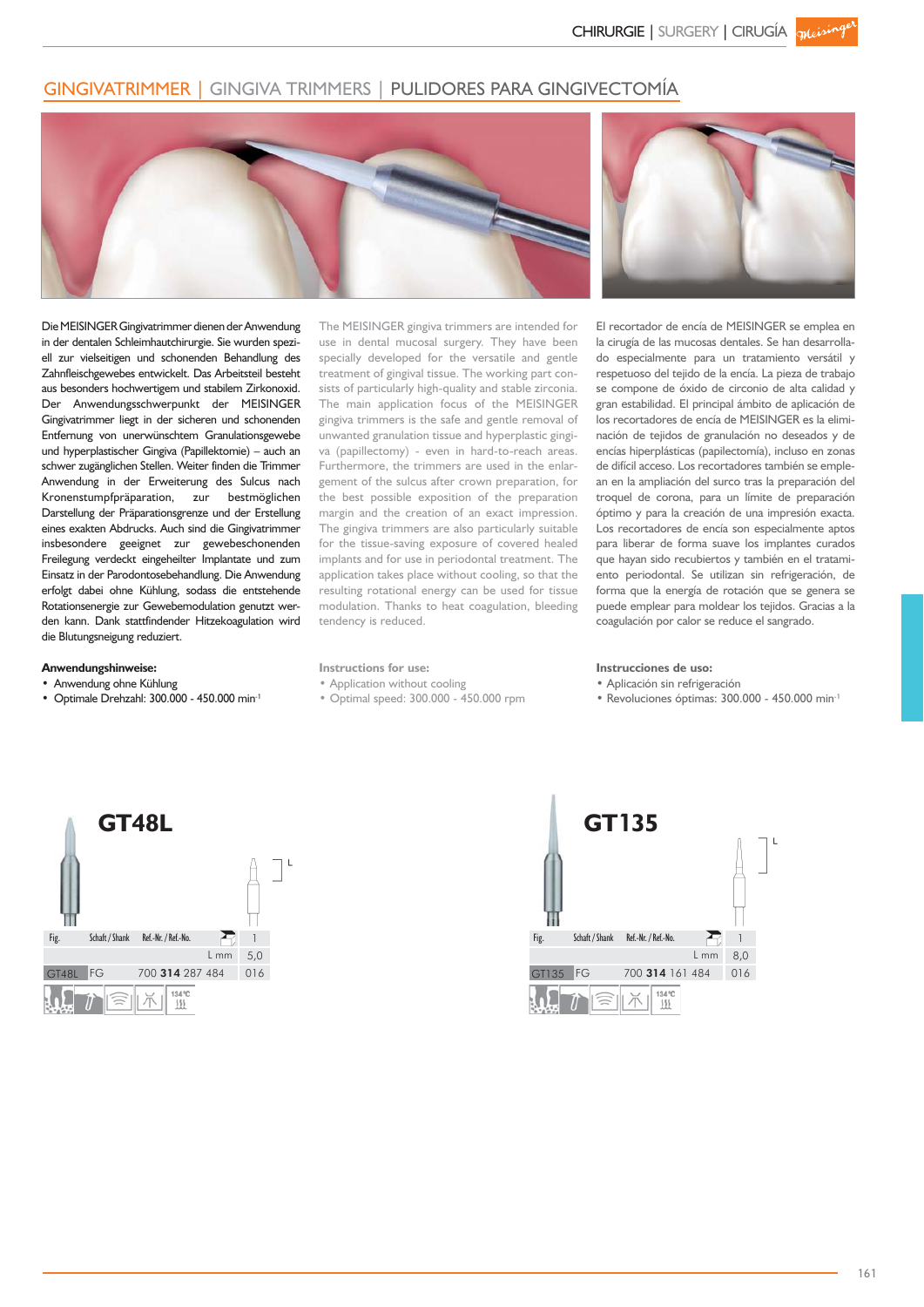# HALS-, NASEN-, OHREN-CHIRURGIE | EAR, NOSE, THROAT SURGERY | OTORRINOLARINGOLOGÍA

MEISINGER bietet für die Hals-, Nasen- und Ohrenchirurgie eine Vielzahl unterschiedlicher Spezialinstrumente aus verschiedenen Materialien (Stahl, Hartmetall, Diamant) an. Um den gezielten Einsatz in der Chirurgie sicherzustellen, stehen die Instrumente in den Schaftlängen von 70 mm bis 125 mm zur Verfügung.

For Ear, Nose, and Throat Surgery, MEISINGER offers a multitude of different special instruments made of various materials (steel, tungsten carbide, diamond). To guarantee the specific application in surgery, the instruments are available in a shank length from 70 mm to 125 mm.

MEISINGER ofrece una gran variedad de instrumentos especiales de diferentes materiales (acero, carburo, diamante) para la cirurgía O.R.L.. Para asegurar la aplicación idonea están a disposición los instrumentos de longitudes de 70 a 125 mm.

#### Diamantinstrumente | Diamond Instruments | Instrumentos de diamante



#### Stahlinstrumente, rostfrei | Stainless Steel Instruments | Instrumentos de acero inoxidables



Hartmetallinstrumente | Tungsten Carbide Instruments | Instrumentos de carburo tungsteno



HNO-Bohrer | E.N.T. burs | Fresas O.R.L